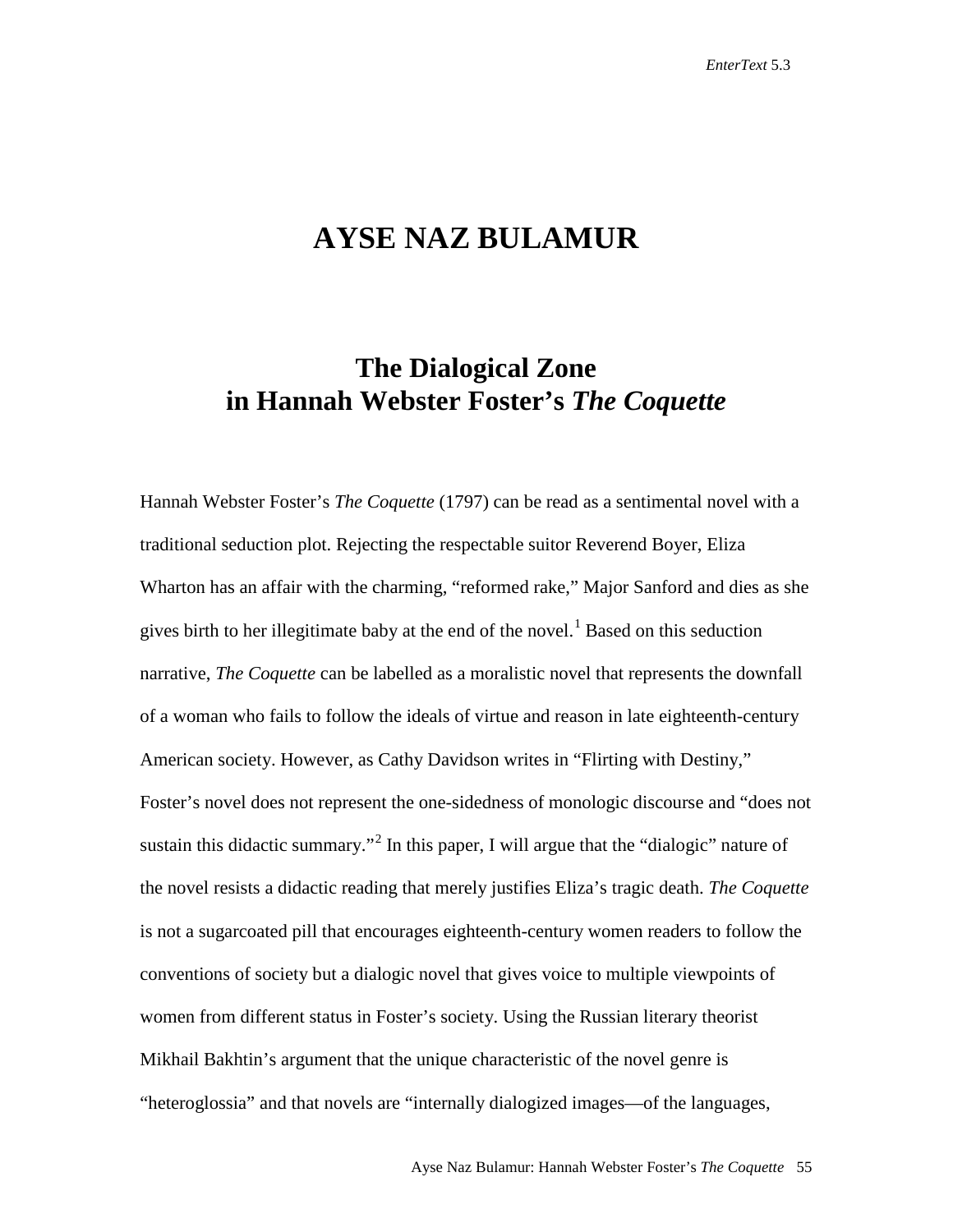styles, world views of another,"<sup>[3](#page-17-0)</sup> I will argue that Foster offers us a "panoply of voices" that represent both the patriarchal world view of her own times and the resistance to that dominant ideology.<sup>[4](#page-17-1)</sup> As we witness the discourse of Eliza's friends—Julia Granby, Lucy Sumner, and Mrs. Richman—that justifies patriarchy and her struggle both to obey and resist the ideals of virtue and domesticity, we see how Foster provides differing perspectives on women's role in post-republican American Society.

Bakhtin in "From the Prehistory of Novelistic Discourse" argues that the novel is a dynamic cultural production, which reflects the social forces within that specific culture. He describes the novel as "a dialogized system made up of the images of 'languages,' styles and consciousness" that "are inseparable from images of various world views and from the living beings who are their agents—people who think, talk, and act in a setting that is social and historically concrete."[5](#page-17-2) Following Bakhtin's theory, we can argue that Foster's novel can be seen as a "dialogical contact" zone where letters are inseparable from the worldview of their writers. The letters in *The Coquette* do not signify "a single unitary language" and a single ideological standpoint but form an "intersecting plane" where different worldviews clash, oppose, and challenge one another.<sup>[6](#page-17-3)</sup> Foster offers a "mix of varied and opposing voices developing and renewing itself" by constructing the novel in a sequence of letters that reflect a variety of beliefs and discourses in the eighteenth century.<sup>[7](#page-17-4)</sup> The exchange of letters among the female circle in the novel give voice both to the spokeswomen of patriarchal ideology and to those who attempt to resist that dominant discourse of the era. As Bakhtin writes in "Discourse in the Novel," I would argue that *The Coquette* consists of "a diversity of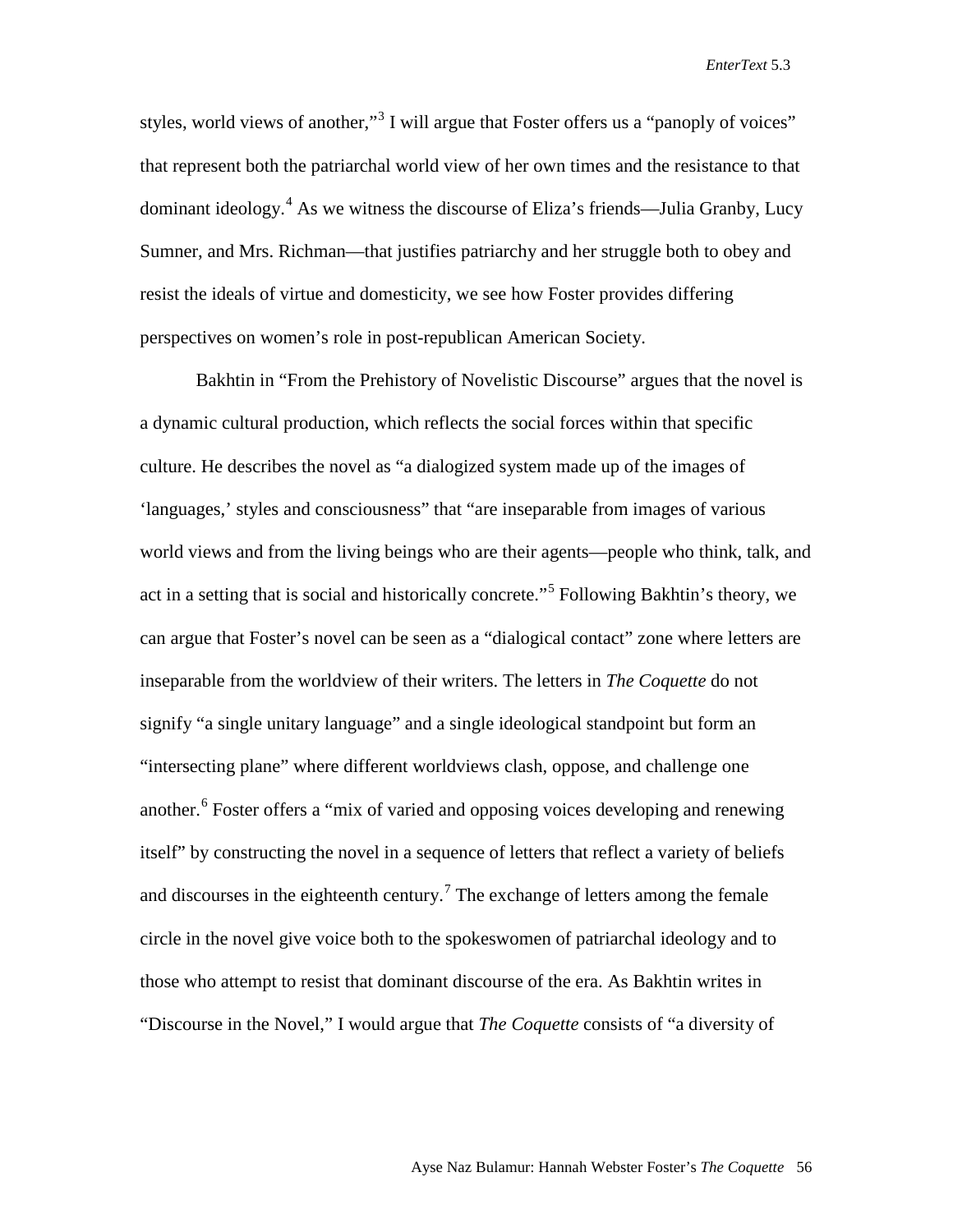social speech types (sometimes even diversity of languages) and a diversity of individual voices."<sup>[8](#page-17-5)</sup>

One of the "social speech types" in this dialogic novel speaks through the letters of Julia Granby, Lucy Sumner, Mrs. Wharton, and Mrs. Richman, which can be read as images of a republican, patriarchal worldview in the eighteenth century, that positions women in the domestic sphere and associates them with emotion, purity, and selfsacrifice. They adhere to the rules of femininity and lead respectable lives as single, widowed, or married women. In order to understand how these three women's discourse stands for the dominant worldview of the era, we should note the role of virtue and domesticity in the success of the republic in Foster's times. In "I can step out myself a little," John Paul Tassoni writes:

Not ones to allow selfish ambitions to crumble their republic, middle-class Americans sought to ensure the survival of their country's moral integrity through feminine virtue $\mathbb{S}$ ... Because republican writers had visualized their citizens united by affection, by a selfless concern for fellow Americans, and because women were believed to be intrinsically the more emotional of the sexes, women were the "logical" choice to insure virtue both in the home and in the nation at large.<sup>[10](#page-17-7)</sup>

As Tassoni points out, the "fate of the nation" in the late eighteenth century depended on the chastity of women and "ideas of virtue produced conditions" that limited women's domain to marriage, housework and children, with limited access to the socioeconomic sphere.<sup>11</sup>

Julia, Lucy, Mrs. Wharton, and Mrs. Richman act as the "agents" of republican ideals—women "who think, talk, and act" according to the principles of feminine virtue.<sup>[12](#page-17-9)</sup> Their discourse, which can be taken as the image of republican ideals of femininity, encourages Eliza to submit to the society's expectations by remaining pure and moral within the institution of marriage. Mrs. Richman, the "epitome of republican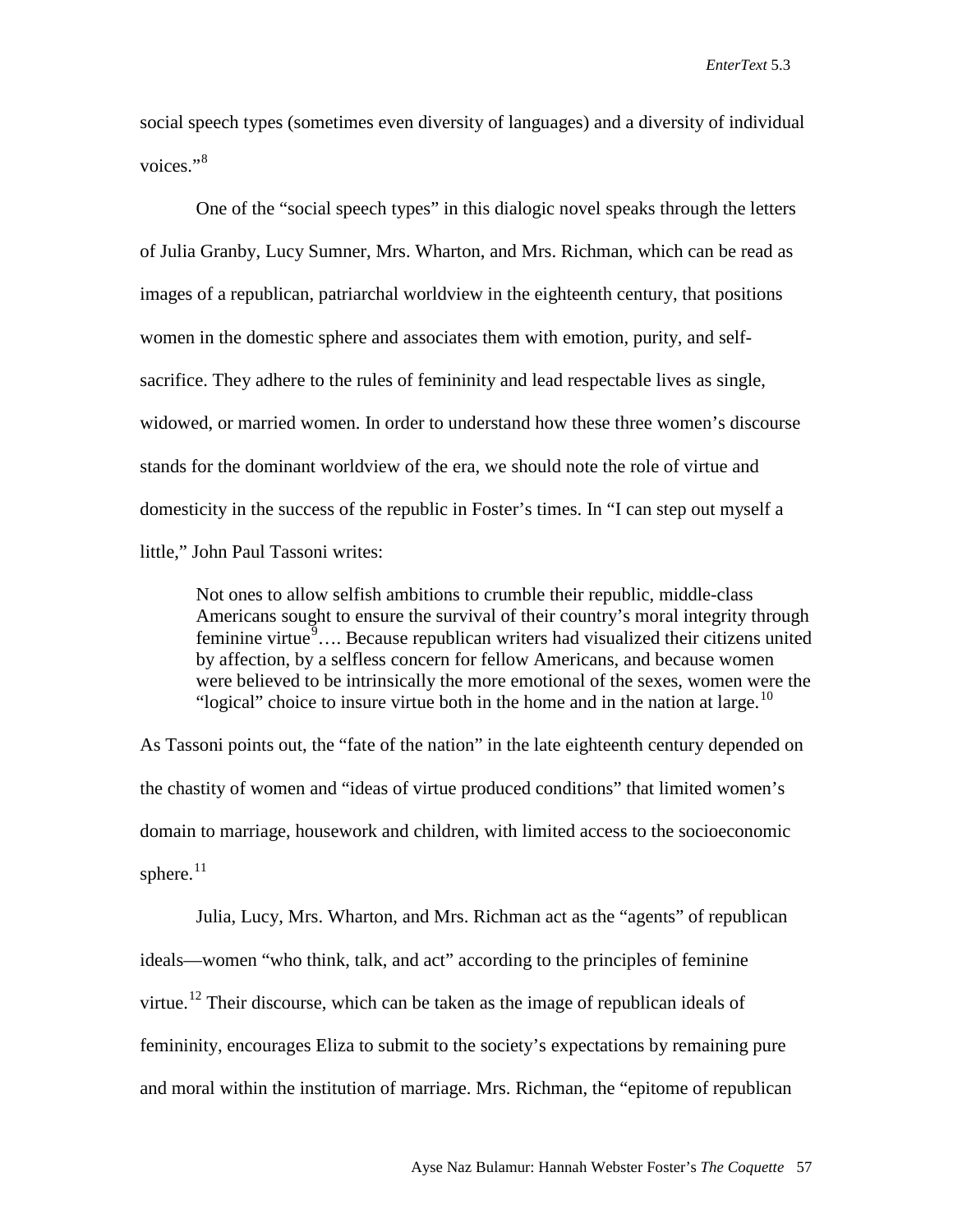motherhood in the novel,<sup>"[13](#page-17-10)</sup> for Davidson, has internalized the republican belief that for the future of the nation, women should "set standards of virtuous behavior for their husbands and children."<sup>[14](#page-17-11)</sup> She becomes an agent that transmits patriarchy's power with her efforts to convince Eliza of "the glory of the marriage state." However, Eliza criticises matrimony as being a "selfish state," the "tomb of friendship" that weakens the "tenderest ties between friends" and in which "benevolence itself moves in a very limited sphere."<sup>[15](#page-17-12)</sup> Acknowledging the fact that matrimony excludes women from their social sphere—their former associates and friends—she refuses to imprison herself in the limited sphere. As the representative of the republican ideal of marriage, Mrs. Richman justifies women's limited role in the domestic sphere as being indispensable for the interests of society. She writes, "but the little community which we superintend is quite as important an object; and certainly renders us more beneficial to the public."<sup>[16](#page-17-13)</sup> She argues that in order to benefit the public, it is woman's duty in marriage to circumscribe her enjoyments—neglecting or forgetting her former associates and friends—and to devote herself to her family. She perpetuates the republican logic that limits woman within the "walls" of the marriage institution by accepting her "virtuous" role in the "little community" which she believes is essential for the success of the nation.

The "agents" of the republican ideology not only instruct Eliza about the "glory of the marriage state" but also about the rules of femininity which are defined by men. Lucy encourages Eliza to remain faithful to the codes of femininity and be dependent, virtuous, and sensible. She cautions Eliza that virginity is the "inestimable jewel" of a woman and that its loss will ultimately bring corruption "which can never be repaired."[17](#page-17-14) Thus, she advises Eliza to be suspicious of Major Sanford, who declares that he got married not for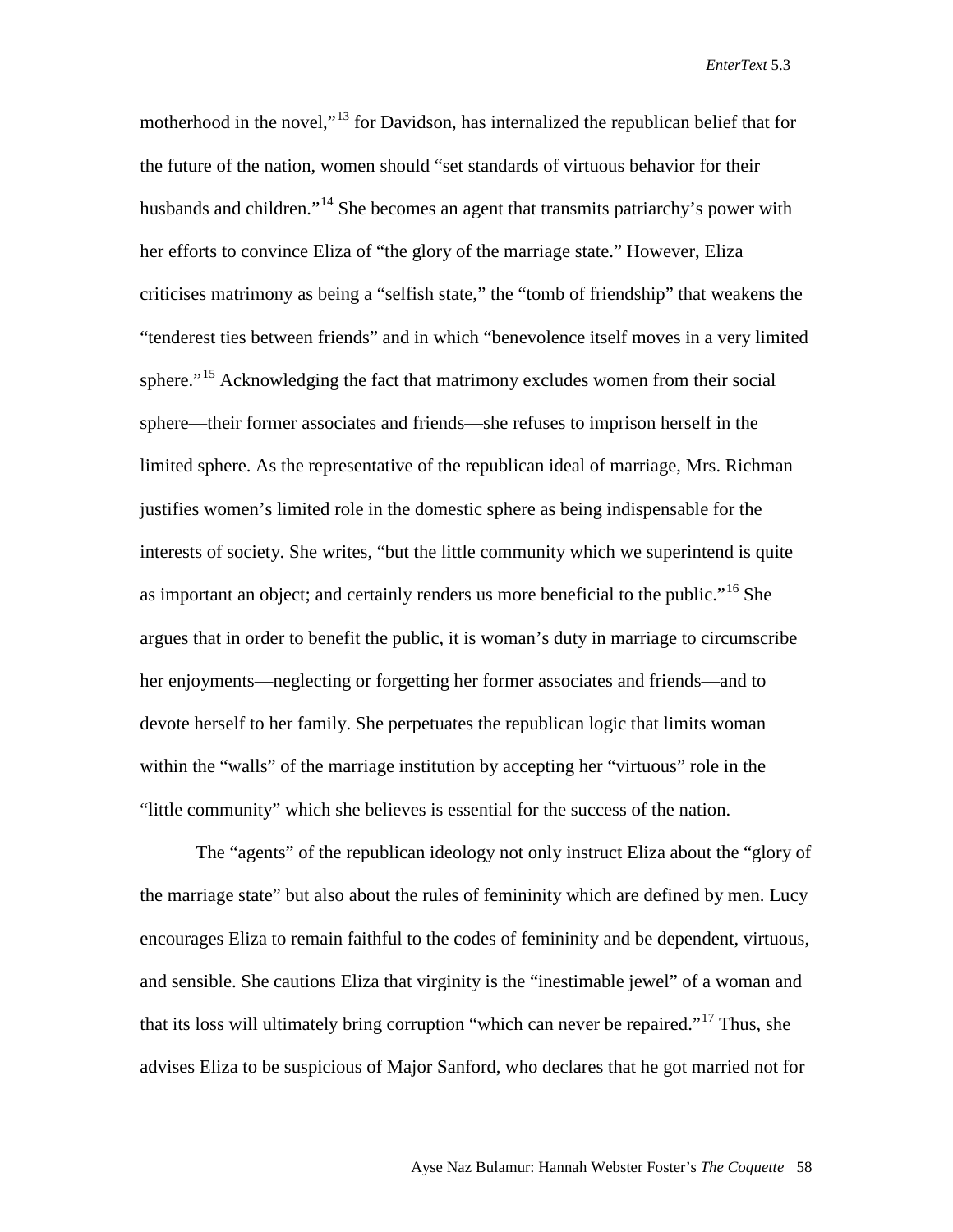love but for his wife's great fortune and that Eliza is "the only object of his affections."<sup>[18](#page-17-15)</sup> She wants Eliza to beware of his "flattering professions" and not let herself to be seduced by the rake.<sup>[19](#page-17-16)</sup> As Tassoni would remark, Lucy and Julia's letters aim to ensure virtue both in the home and in society.

Despite her friends' warnings, Eliza loses her "inestimable jewel," her purity, by spending the night with Sanford in her mother's house. As Davidson writes, "eighteenth century moral tracts,… all share the governing assumption that lost virginity signifies, for a woman, lost worth; that the sexual fall proves the social one, so much so that in this case the signifier and its significance are one and the same."[20](#page-17-17) Julia, who lives with Eliza and Mrs. Wharton, discovers Eliza's "guilt" when she sees Sanford leaving their house in the middle of the night. Witnessing their "infamous intrigue," Julia constructs a negative identity of her best friend as she unfolds the "tale" of seduction in her letter to Lucy. With the loss of her virginity, she emerges as the "ruined, lost Eliza!"—"wretched, deluded girl!"—in the correspondence between Lucy and Julia.[21](#page-17-18) As Julia Stern in *The Plight of Feeling* writes, "the most dangerous wielders of words in the novel are her own female peers."<sup>[22](#page-17-19)</sup> It is ironic that it is not men but women who label Eliza wretched and punish her for her "fall."

We see how women like Julia act as the guardians, the "voluntary actors" of the system that moulds them into a domestic, pure image by maintaining women's obedience and submission to patriarchy.<sup>[23](#page-17-20)</sup> Discovering her secret, Julia decides to go to Eliza's chamber and "let her know that she was detected."<sup>[24](#page-17-21)</sup> Julia acts as a "detector" who reveals Eliza's secret, condemns her for having an illegitimate affair, and exposes her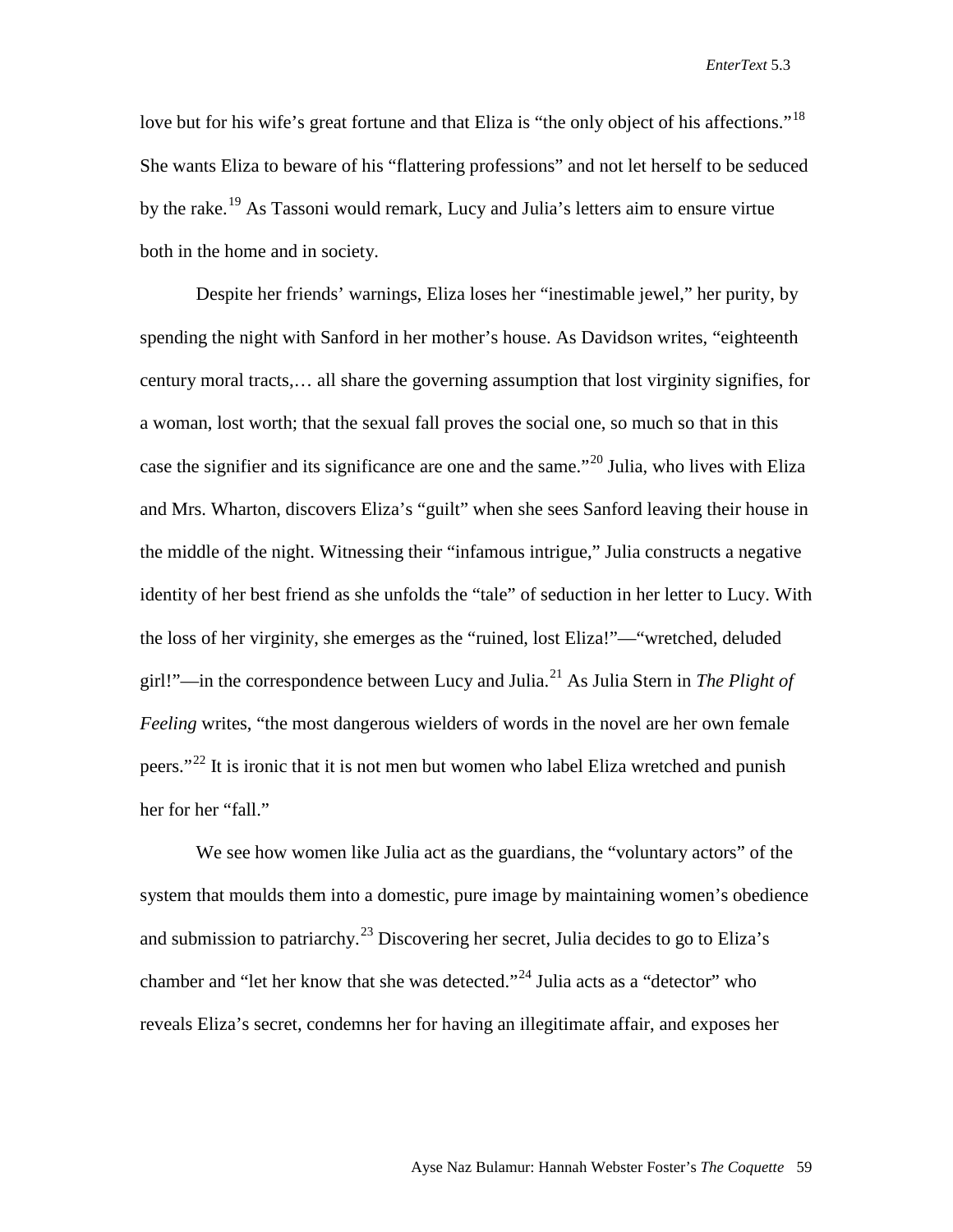guilt to Lucy. In other words, it is not men but women who detect and punish Eliza for her fall from virtue. Julia writes to Lucy,

I shudder, said I, at your confession! Wretched, deluded girl! Is this a return for your parents' love, and assiduous care; for your friends' solicitude and premonitory advice? $2^2$ 

Instead of supporting Eliza in her time of agony, Julia cruelly labels her as the ruined, wretched "other" in society who is doomed to live with her guilt of adultery. She is incapable of consoling and soothing Eliza as "tears flow abundantly" from her eyes. She finally exclaims to Julia, "With great emotion, add not to the upbraidings of a wounded spirit! Have pity upon me, Oh! My friend, have pity upon me."<sup>[26](#page-17-23)</sup> She expects her friend to support and aid her in times of distress: "Julia, if your heart be not shut against mercy and compassion towards me, aid me through this trying scene!" $^{27}$ 

However, instead of having pity on her best friend, Julia continues to act like the "agent" of republican virtue and condemns her for going "against knowledge and reason; against warning and counsel."[28](#page-17-25) Out of "purest friendship" and "under the direction of charity," she offers her hand to Eliza, which is ironically the "hand" of patriarchy that is reluctant to forgive her sin. In "Sisterhood In A Separate Sphere," Claire Pettengill expresses the tension between ideology and friendship that threatens the female circle.

The novel explores the limits of female friendship, dramatizing not only predictable tensions between ideology and practice of sisterhood, but also among the multiple, contradictory ideologies these women struggle by. Torn between loyalty to one another and to a patriarchal division of the world which simultaneously encourages and thwarts female friendship, Eliza and her friends face quandaries Foster never requires the protégées of Mrs. Williams to imagine. $^{29}$  $^{29}$  $^{29}$ 

Foster dramatizes the limits of feminine bonding through Julia's and Lucy's letters that exemplify the dilemma of whether they should be the spokeswomen for republican virtue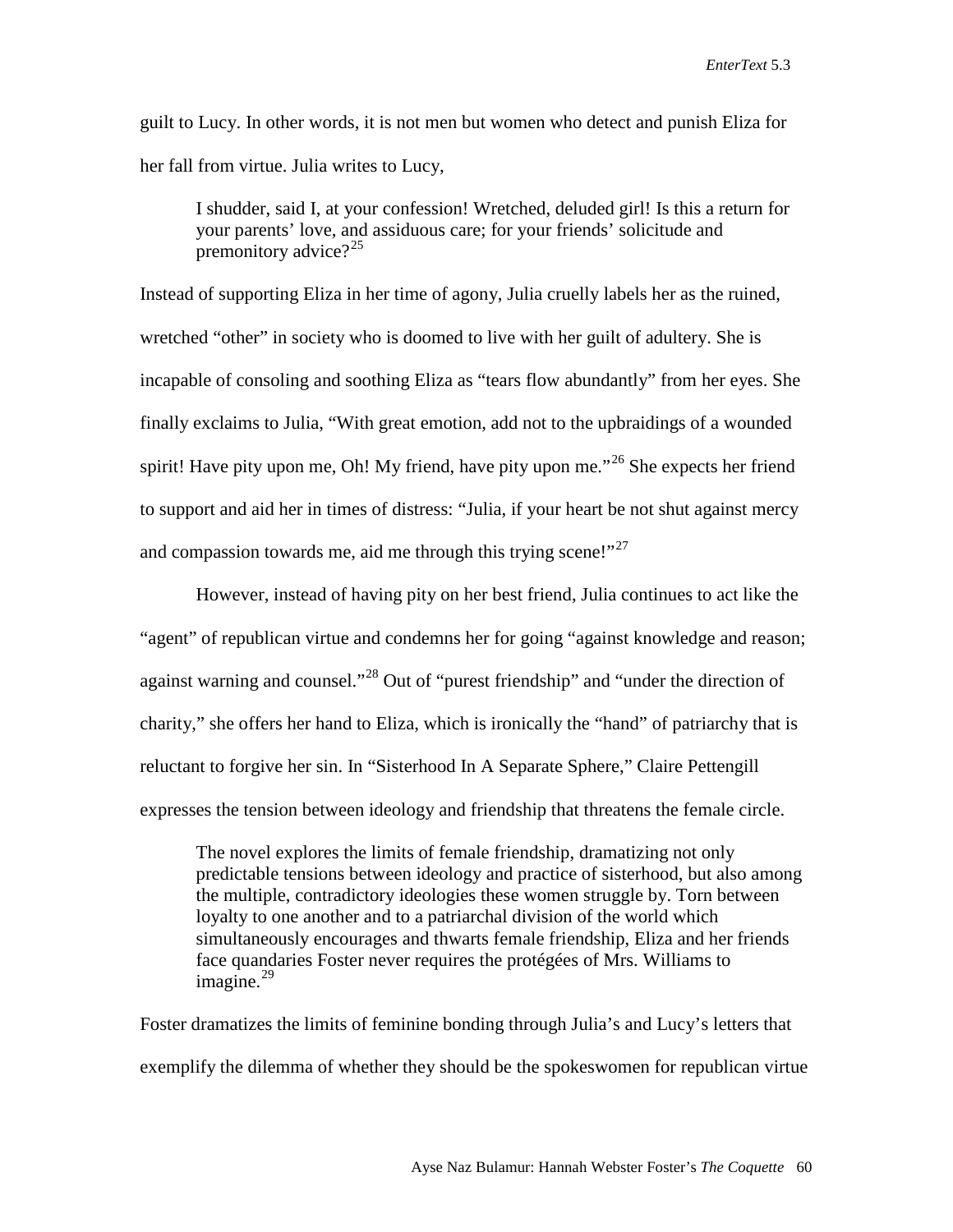and condemn Eliza for her sin, or aid her in her time of suffering. However, their loyalty to patriarchal ideology "thwarts" the female circle in Foster's novel. Instead of being a compassionate friend, who helps Eliza in her "trying scene," Julia contributes to the functioning of republican ideals by acting as a judge, who charges her with "becoming the prey of an insidious libertine."<sup>[30](#page-17-27)</sup> From the letters of Lucy and Julia we see that instead of using the feminine bond to challenge the rules of patriarchy, they exercise power to maintain the obedience and subservience of their peers to the dominant ideology. Towards the end of Julia's letter to Lucy, we read how Eliza responds to "the patriarchal division of the world" that destroys their friendship: "I plead guilty, said she, to all your charges. From the general voice I expect no clemency."[31](#page-17-28) For Eliza, Julia and Lucy's language signifies the "general voice" of the republican, patriarchal discourse that advocates moral integrity, purity, and virtue as the essential characteristics of women.

In order to maintain their peers' conformity to the republican ideals, Julia and Lucy equate morality with happiness and justify Eliza's tragic death with her relationship with a married man. Julia writes, "'But let no one reproach her memory. Her life has paid the forfeit of her folly. Let that suffice.<sup>"[32](#page-17-29)</sup> It seems as if Eliza deserves to be described in a Boston paper "as a stranger, who died at Danvers" while delivering her child, due to her folly.<sup>[33](#page-17-30)</sup> Like Julia, Lucy, who has married "amiable and accomplished" George Sumner, associates purity with felicity and advises her peers to have an honorable and decent life: $34$ 

but for the sake of my sex in general, I wish it engraved upon every heart, that virtue alone, independent of the trappings of wealth, the parade of equipage, and the adulation of gallantry, can secure lasting felicity. From the melancholy story of Eliza Wharton, let the American fair learn to reject with disdain every insinuation derogatory to their true dignity and honor.<sup>[35](#page-17-32)</sup>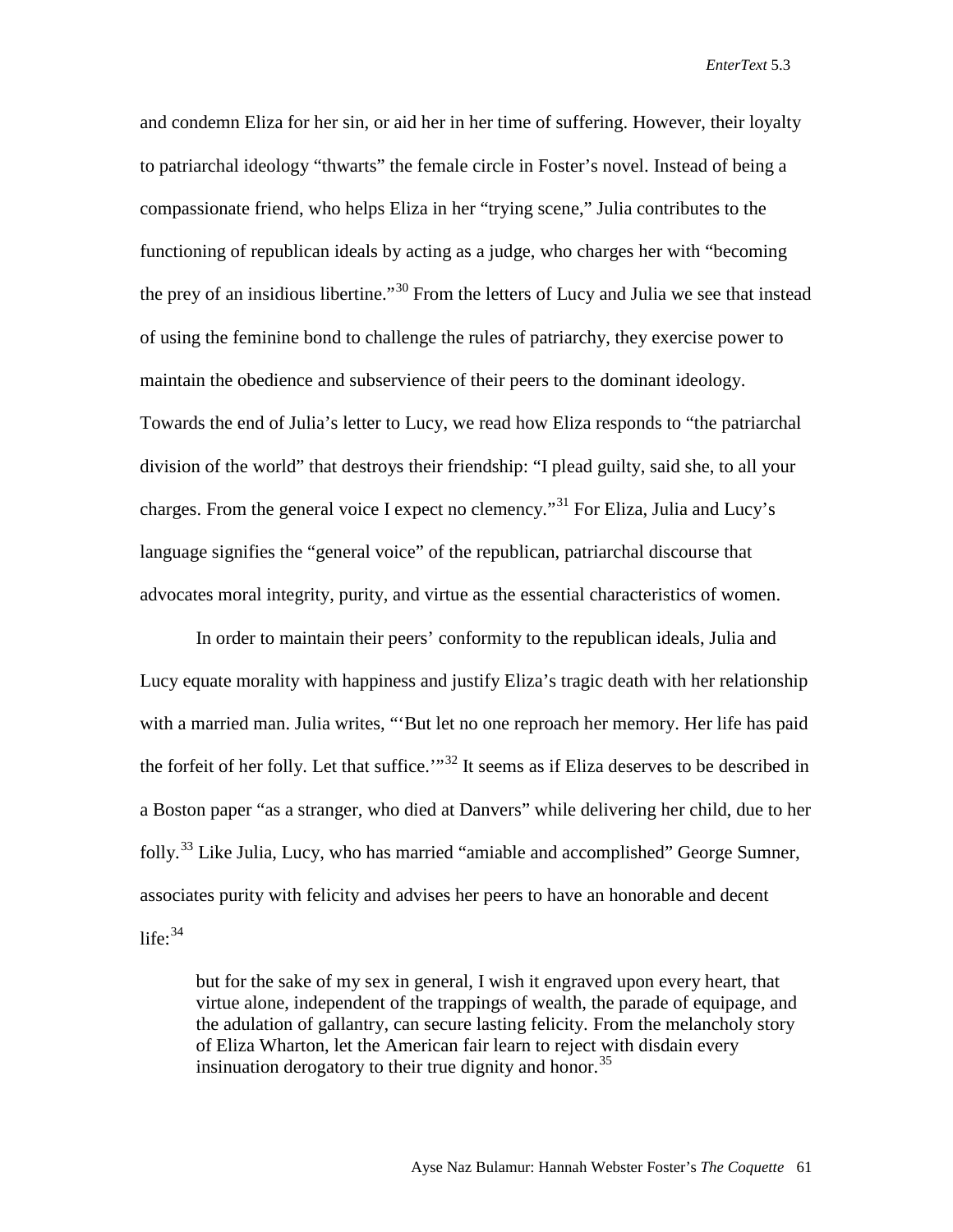For the sake of her sex, Lucy cautions women not to fall from virtue and implies that "virtuous choices will be rewarded with personal happiness."<sup>[36](#page-17-33)</sup> For Lucy, Eliza's ruin serves as a lesson for the "American fair," who should aim to live up to the ideals of dignity and honour in eighteenth-century society.

However, the "polyphony" of voices in the novel disrupts the "poetic justice" that Julia's and Lucy's letters seem to call for. Bakhtin writes,

[The novel is] mercilessly critical, soberly mocking, reflecting in all its fullness the heteroglossia and multiple voices of a given culture, people and epoch. In this huge novel—in this mirror of constantly evolving heteroglossia—any direct word and especially that of the dominant discourse is reflected as something more or less bounded, typical and characteristic of a particular era, aging, dying, ripe for change and renewal.<sup>[37](#page-17-34)</sup>

Foster problematizes the signification of morality with happiness as we witness how virtuous women such as Mrs. Richman and Mrs. Sanford do not live happily ever after marriage. "The general voice" that equates chastity with felicity also bears in itself the voice of grief, despair, and frustration that comes as a result of leading a righteous life. In other words, the general text of patriarchy and republican ideals that is represented in the letters of the "virtuous" women contains a subtext that is both "mercilessly critical" and "soberly mocking" of the dominant discourse.

Julia's and Lucy's lectures on virtue and dignity become questionable as we see how Nancy Sanford, who is honest, pure, and chaste, endures the consequences of marrying a "reformed rake." At the end of the novel, Sanford's lawfully wedded wife is as ruined as his mistress, Eliza. Both deliver dead babies to Sanford. Unable to stand her husband's infidelity, Nancy leaves Sanford, who married her for her money. He writes to his friend Mr. Deighton: "As we lived together without love, we parted without regret."<sup>[38](#page-17-35)</sup> Nancy's virtue does not bring her felicity, as Lucy claims, but the agony of having an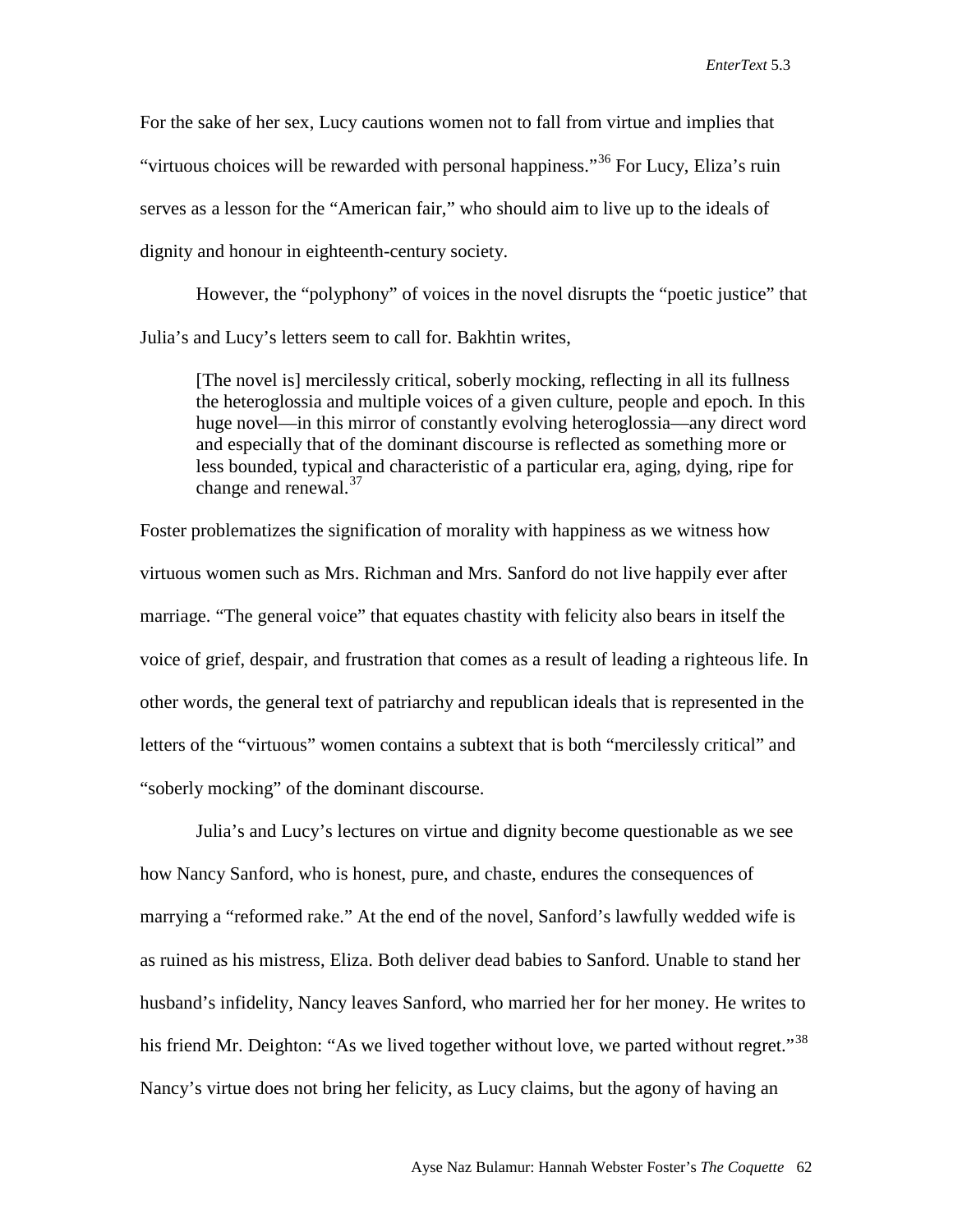unloving husband who is indifferent to her feelings. Not only Mrs. Sanford, but also Mrs. Richman, the model republican motherhood, "cannot be permanently happy within her familial sphere."[39](#page-17-36) After the death of her newly born daughter, she writes, "All my happiness centered within the limits of my own walls; and I grudge every moment that calls me from the pleasing scenes of domestic life."<sup>[40](#page-17-37)</sup> From the accounts of Mrs. Sanford and Mrs. Richman we see that virtue and marriage do not necessarily bring harmony, love, and happiness to women. As their despair and frustration within the limited "walls" of marriage coexist with Lucy's and Julia's moral lectures, we see how the novel represents a variety of women's voices in American culture. Foster both represents the republican ideals of virtue, marriage, and femininity prevalent in her times, and hints at the limitations of that ideology on women. The novel becomes a "constantly evolving heteroglossia" as the signification of virtue and happiness, constructed by the "general voice" of patriarchy, blends and clashes with the voices of married women who are as miserable as the "fallen woman," Eliza. The simultaneous construction of republican ideals of virtue and marriage, characteristic of late eighteenth-century American culture, and deconstruction of those ideals as necessarily advantageous and desirable for women, creates the dialogic zone in the novel.

Another "social speech type" is that of Eliza, who represents the resistance to the "general voice" in the eighteenth century that preaches virtue, domesticity, and reason. She resists the female circle's power to transmit patriarchal ideology in encouraging her to lead a virtuous life by marrying a respectable man like Mr. Haly or Mr. Boyer. From Eliza's point of view, we are presented with the limitations of the "aging" roles of femininity and of matrimony that need to be changed for women's freedom in Foster's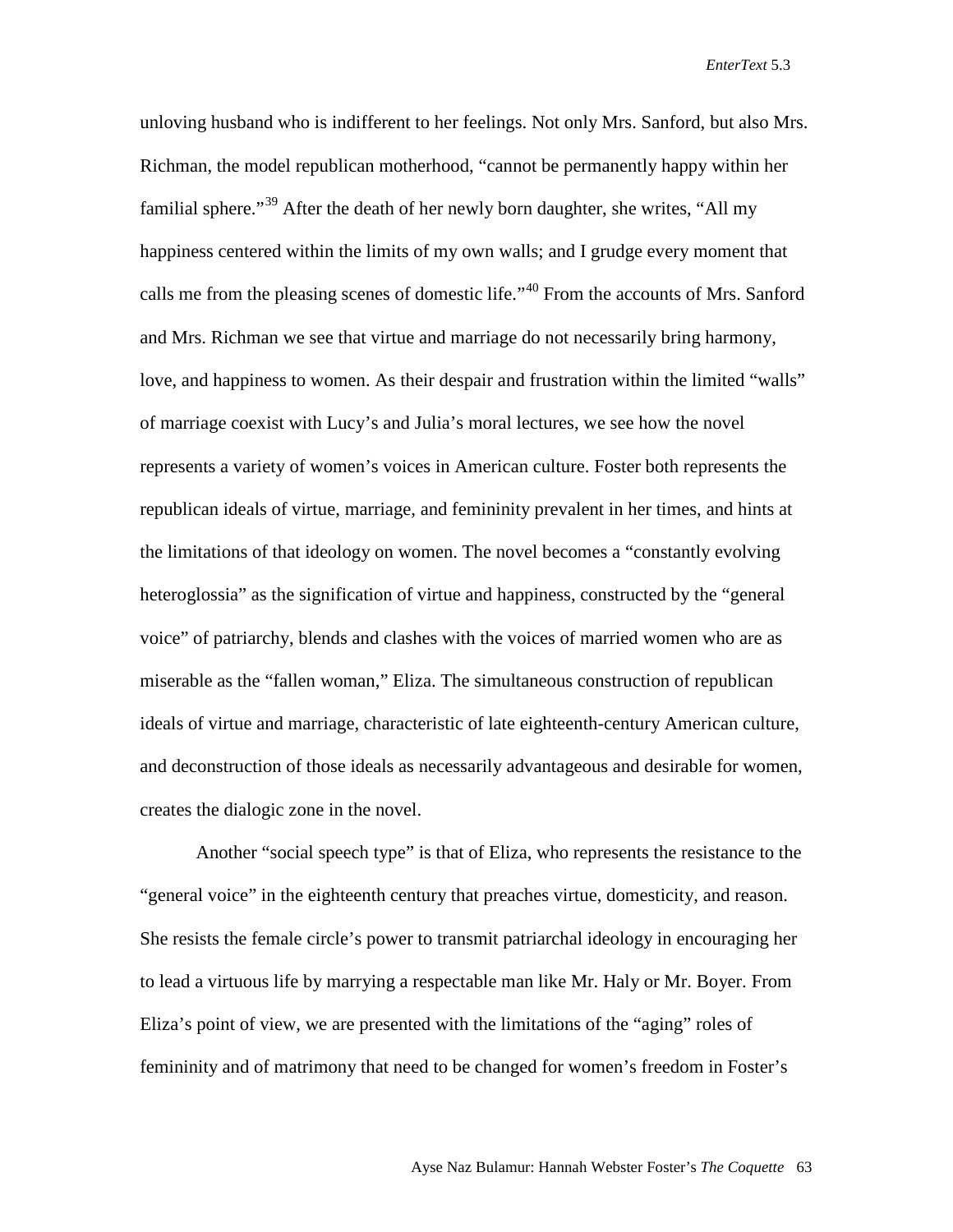era. For example, in her discourse of marriage, not reason and proportion—which characterize eighteenth-century ideals—but "pleasure" and "sensation" come to the fore. In her first letter to Lucy, we read that she never wanted to marry her "future guardian" who is a "man of worth" and a "faithful friend" because she "never felt the passion of love for Mr. Haly."<sup>[41](#page-17-38)</sup> For the same reason, she hesitates to marry Mr. Boyer who comes from a worthy family, has a good education, and "studied divinity with success."[42](#page-17-39) Although the female circle in the novel believes that Boyer's polite manners and uncorrupted morals make him a perfect husband for Eliza, she refuses to "resign her freedom" in "the indissoluble knot."<sup>[43](#page-17-40)</sup> She writes, "I do not intend to give my hand to any man at present. I have but lately entered society; and wish, for a while, to enjoy my freedom, in the participation of pleasures, suited to my age and sex."<sup>[44](#page-17-41)</sup> However, postrepublican American society does not suit freedom, and the "participation of pleasures" for her "age and sex." Her refusal to see herself as engaged to Boyer despite her coquettish behavior that encourages him to flirt with her, leads Mrs. Richman to conclude that Eliza has "wrong ideas of freedom, and matrimony."<sup>[45](#page-17-42)</sup>

What might be wrong with her conception of marriage for eighteenth-century society is her want of passion and desire in matrimony. In "A Mob of Lusty Villagers," Elizabeth Dill informs us how "Enlightenment philosophers awkwardly characterize sexual desire as immoral, strictly forbidden, and an enemy to the state and to liberty.<sup>[46](#page-17-43)</sup> As Dill quotes from Mary Wollstonecraft's *A Vindication of the Rights of Woman* we see that even women writers in the 1790s equated coquetry with ignorance and irrationality: "Women then having necessarily some duty to fulfill, more noble than to adorn their persons, would not contentedly be the slaves of casual lust...."<sup>[47](#page-17-44)</sup> Eliza deviates from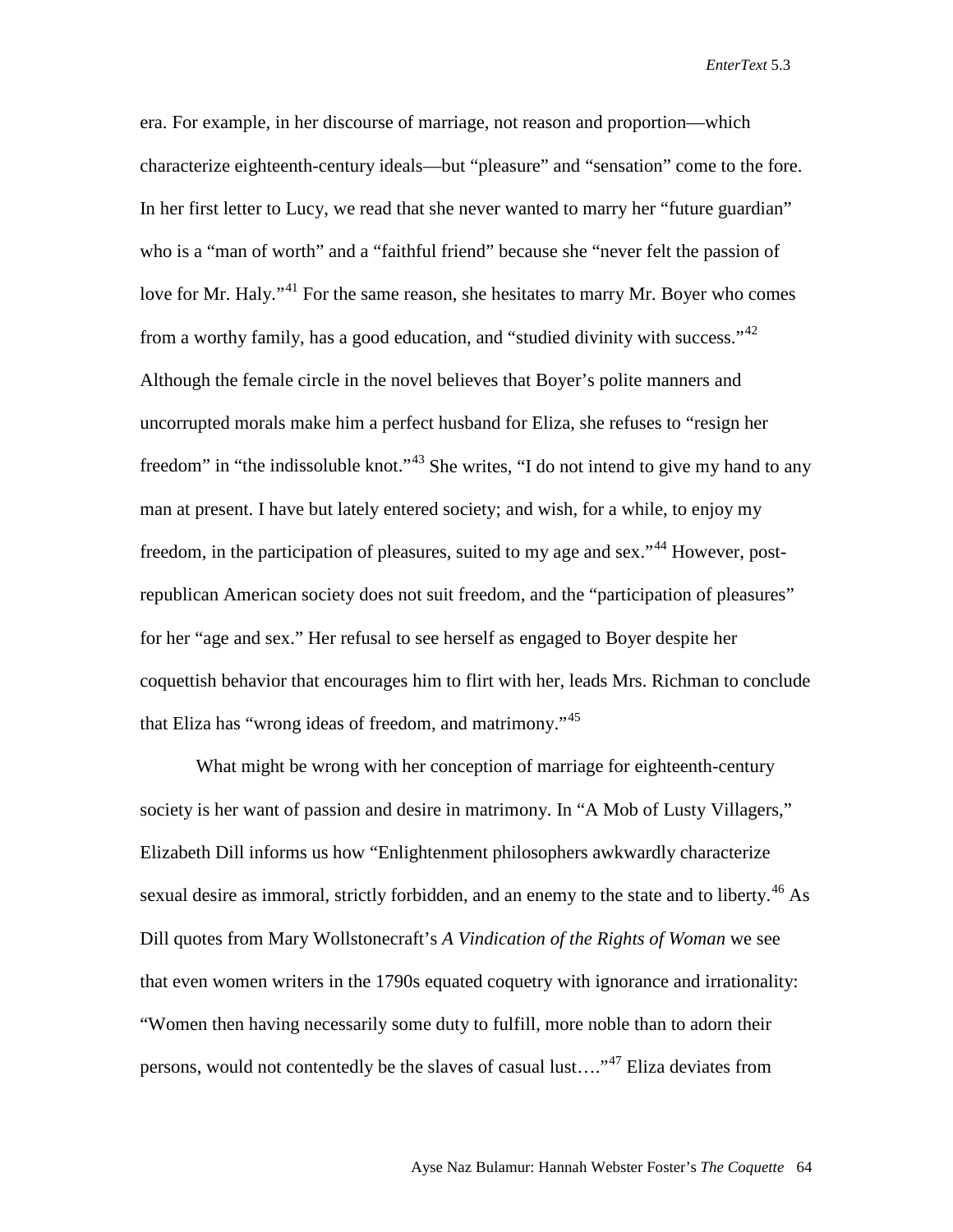society by equating desire not with irrationality but with freedom and enjoyment. Her "delusive dream of sensual gratification" leads her to have an affair with a married but charming Sanford.<sup>[48](#page-17-45)</sup> From her fondness for Sanford, Lucy concludes that not reason but fancy influences Eliza's judgment and behaviour. She tells her that pleasure is "unsatisfactory enjoyments; incapable of gratifying those immortal principles of reason and religion, which have been implanted in your mind by nature."[49](#page-17-1) In line with the eighteenth-century ideals, she advises her friend to follow reason, "lay aside those coquettish airs," and marry Boyer who is a "man of sense and honor."<sup>[50](#page-17-2)</sup> In other words, like Wollstonecraft, Lucy foregrounds the "noble" duties Eliza has to fulfil by marrying a man of worth and ensuring virtue in her family. Once again we see how Lucy's language is inseparable from the worldview of Foster's times that human beings should be guided by reason, regularity, and proportion, as opposed to fancy, imagination, and pleasure. However, the discourse of desire and temptation in Eliza's letters challenges the republican concept of woman as necessarily pure and virtuous. We might argue that Foster hints at the limitations of that worldview that encourages women to restrain themselves and follow their reason in the choice of a soul mate. Foster represents the voice of women who suffer because they cannot live up to society's expectations. With the tragic death of Eliza, we see how women who listen to their "heart" instead of the dictates of reason have no place in society. Foster's giving voice both to women who internalize the ideals of virtue and to those who refuse to act as the agents of dominant ideology also creates the dialogic zone where differing points of view blend and clash.

As the number of Eliza's letters decreases, she gradually ceases to exist both in the female circle and in the novel. She writes to Julia: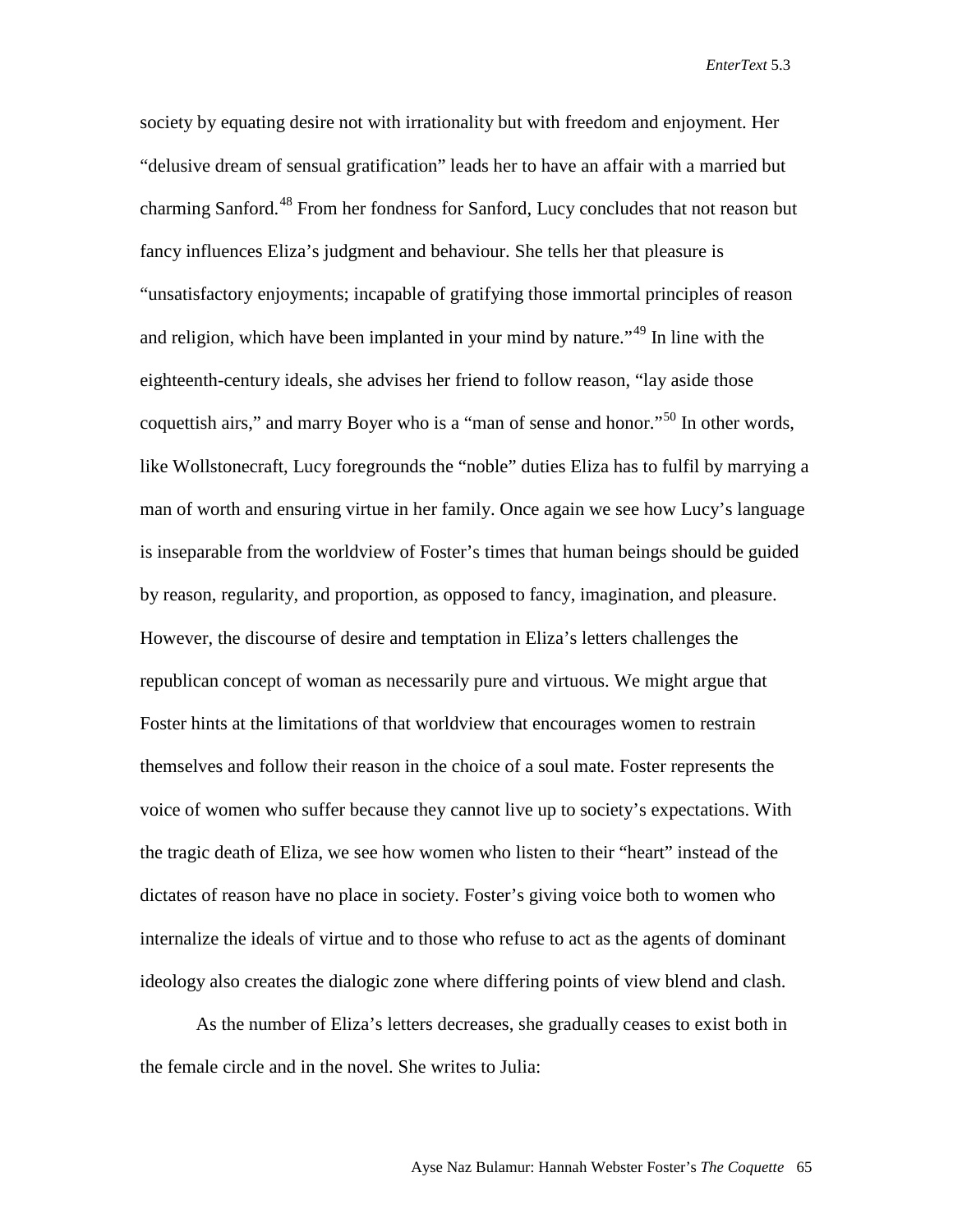I hope Mrs. Sumner and you will excuse my writing but one letter, in answer to the number I have received from you both. Writing is an employment, which suits me not at present. It was pleasing to me formerly, and therefore, by recalling the idea of circumstances and events which frequently occupied my pen in happier days, it now gives me pain.<sup>[51](#page-17-3)</sup>

In the same letter, she explains that the female circle's constant "watch" on her and their regulation of her "girlish airs" has led her to stay aloof from that circle.<sup>[52](#page-17-4)</sup> She writes, "having incurred so much censure by the indulgence of a gay disposition, I am now trying what a reclusive and solitary mode of life will produce.<sup>5[53](#page-17-5)</sup> Female bonding asserts its power to silence Eliza's desires and passion for Sanford and to regulate her coquettish behaviour. Her friends are successful in functioning as the agents of patriarchy; they perpetuate the functioning of that ideology by remaining indifferent to Eliza's feelings and lecturing her on conforming to society's expectations for women. As Stern writes, "As the likelihood of sympathetic understanding and exchange narrows down to near impossibility, the prospect of writing to a hostile audience loses all appeal."<sup>[54](#page-17-46)</sup> As her friends take from her the right to express her emotions and sexual urges, which are not acceptable to society, Eliza chooses not to write. Confronting the general, dominant social ideology through her friends' letters, she finds herself powerless to give voice to her individual desires and needs. As her friends censure her discourse of passion and desire, she is incapable of narrating her tale of seduction to her mother as well. In her last letter to her mother, she writes: "In what words, in what language shall I address you? What shall I say on a subject which deprives me of the power of expression? Would to God I had been totally deprived of that power before so fatal a subject required its exertion!"<sup>[55](#page-17-47)</sup> She acknowledges the fact that the society deprives her of the power to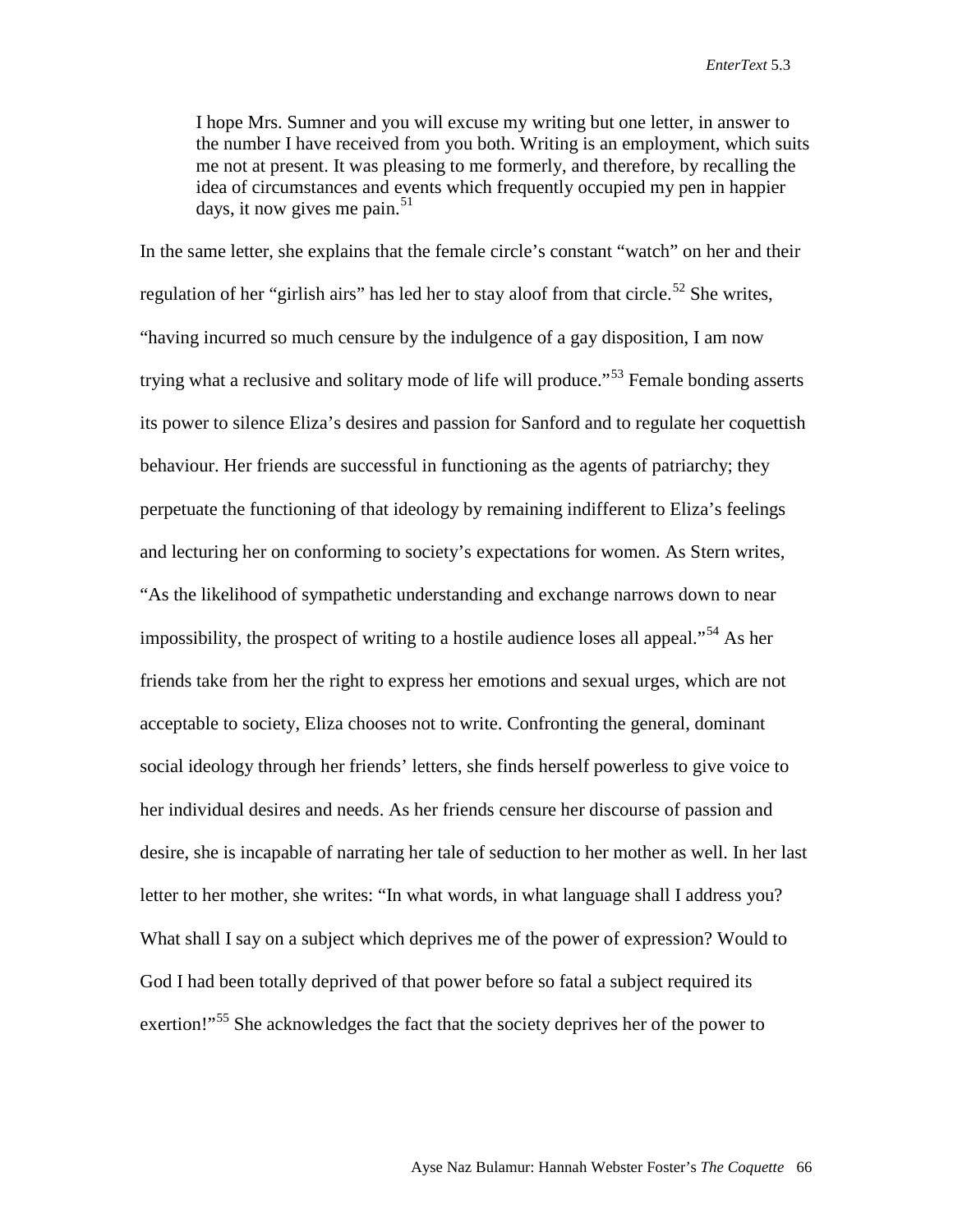express her temptation, sexual desire, and adultery. She remains invisible in written discourse as a "fallen woman."

Eliza's silence can be seen either as resistance or obedience to the republican ideals of femininity. On the one hand, we can interpret her giving up the pen as her refusal to speak phallogocentric language that identifies women with domesticity, virtue, and purity. From the letters of Julia and Lucy we see how they have become the spokeswomen of patriarchy by promoting moral integrity in the female circle. They speak the language of patriarchy that assigns a limited social status to women within the institution of marriage. These women's letters give no space for Eliza to express her individual desires. In other words, women have no voice in language to speak for their feelings and thoughts. Eliza's friends try to censure her discourse of desire in the letters by encouraging her to resist temptation. It is ironic that it is not men but women in Foster's novel who attempt to censure sexual desire and seduction in her language. Using Michel Foucault's definition of power, Tassoni points out how the discourse of Lucy, Julia, and Mrs. Richman perpetuates patriarchal ideology: "The singularity of their vision comes to represent an oppressive discourse, functioning panoptically to ensure the discipline of subjects in a patriarchal society."<sup>[56](#page-17-6)</sup> Instead of internalizing patriarchal ideology and speaking the language of that ideology in the letters, Eliza chooses not to write. In this sense, her silence can be seen as her resistance to the moral lectures of the female circle and her refusal to act according to the principles of society.

On the other hand, Eliza's gradual disappearance from the letters and her refusal to narrate her feelings might also suggest her acceptance of the traditions of eighteenthcentury society. She accepts the fact that she has no place in society as a single woman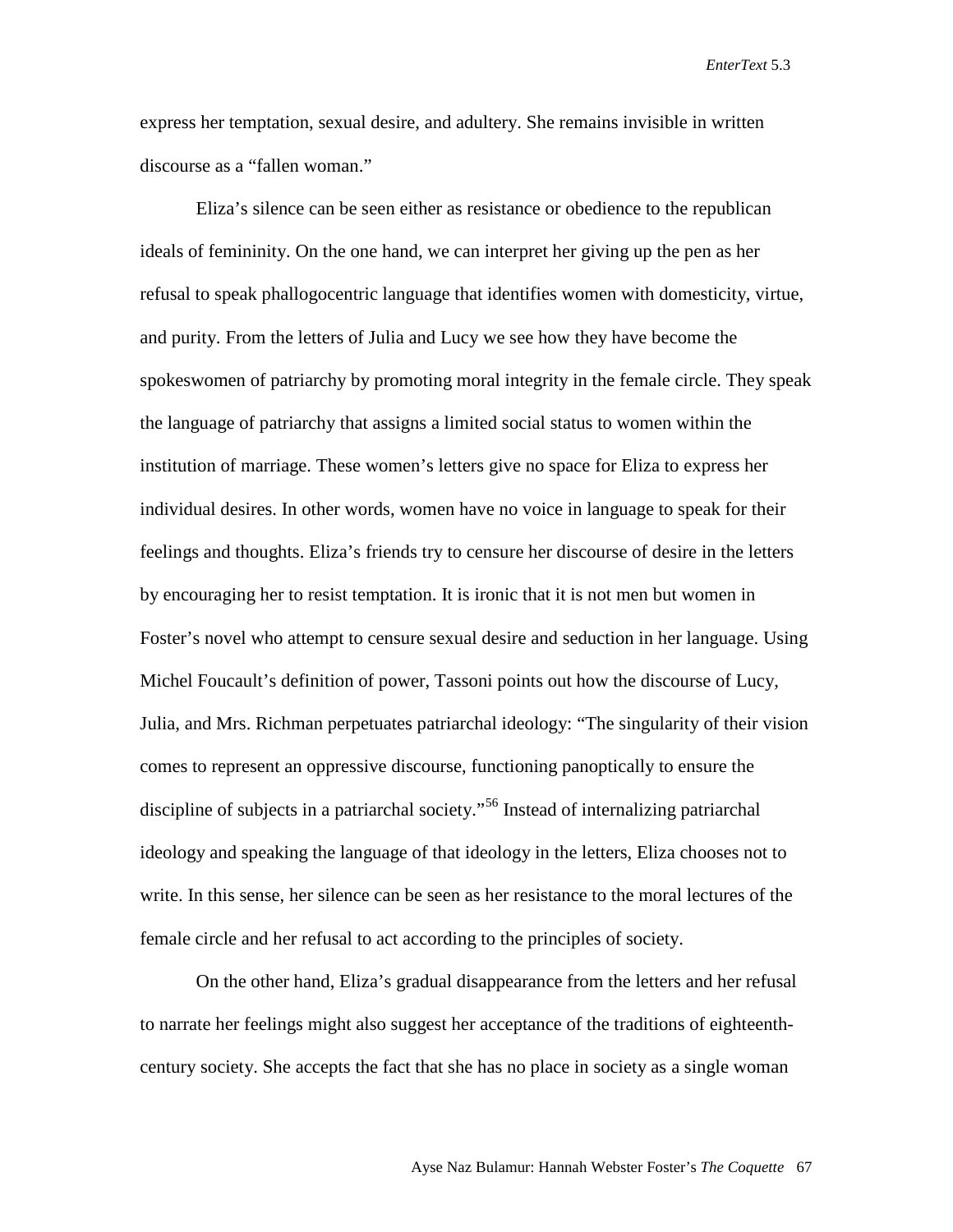having an affair with a married man. At the end of the novel we see that she cannot defend her feelings and actions that are contrary to the social rules. In her letter to Mrs. Wharton, she calls herself "polluted," "fallen," and a ruined child who is "no more worthy of her parentage."<sup>[57](#page-17-48)</sup> As she chooses not to write her seduction, we see that she does not have enough power to challenge the signification of femininity with virtue and to break the chain of morality in the female circle. Thus, her silence can also be seen as her acceptance of being "fallen" and her inability to defend her tale of seduction in the letters. Unable to conform to her female circle's expectations, she chooses to silence her private desires in her letters. Whether her gradual disappearance signifies her resistance or conformity to social structure, her silence also contributes to the polarity of views voices that represent the belief systems and worldviews of Foster's era. If *The Coquette* "speaks in all its voices, in all the languages and styles" of eighteenth-century American society, we can argue that Eliza's silence displays the language or style of women who struggled either to resist or to obey the codes of femininity in that era.<sup>[58](#page-17-49)</sup> Her hesitation to write about her sexual desires or about the details of her relationship with Sanford might signify the inner struggles of those women who were labelled as "coquettes" in the eighteenth century.

We have seen that the multiplicity of voices and speech types in the novel resists the simple didactic, moralistic reading that perpetuates the signification of femininity with morality, and virtue with happiness. There is no unified message or unitary discourse that controls the novel. *The Coquette* "is a system of intersecting planes" where differing worldviews and discourses oppose, blend, and clash in the correspondence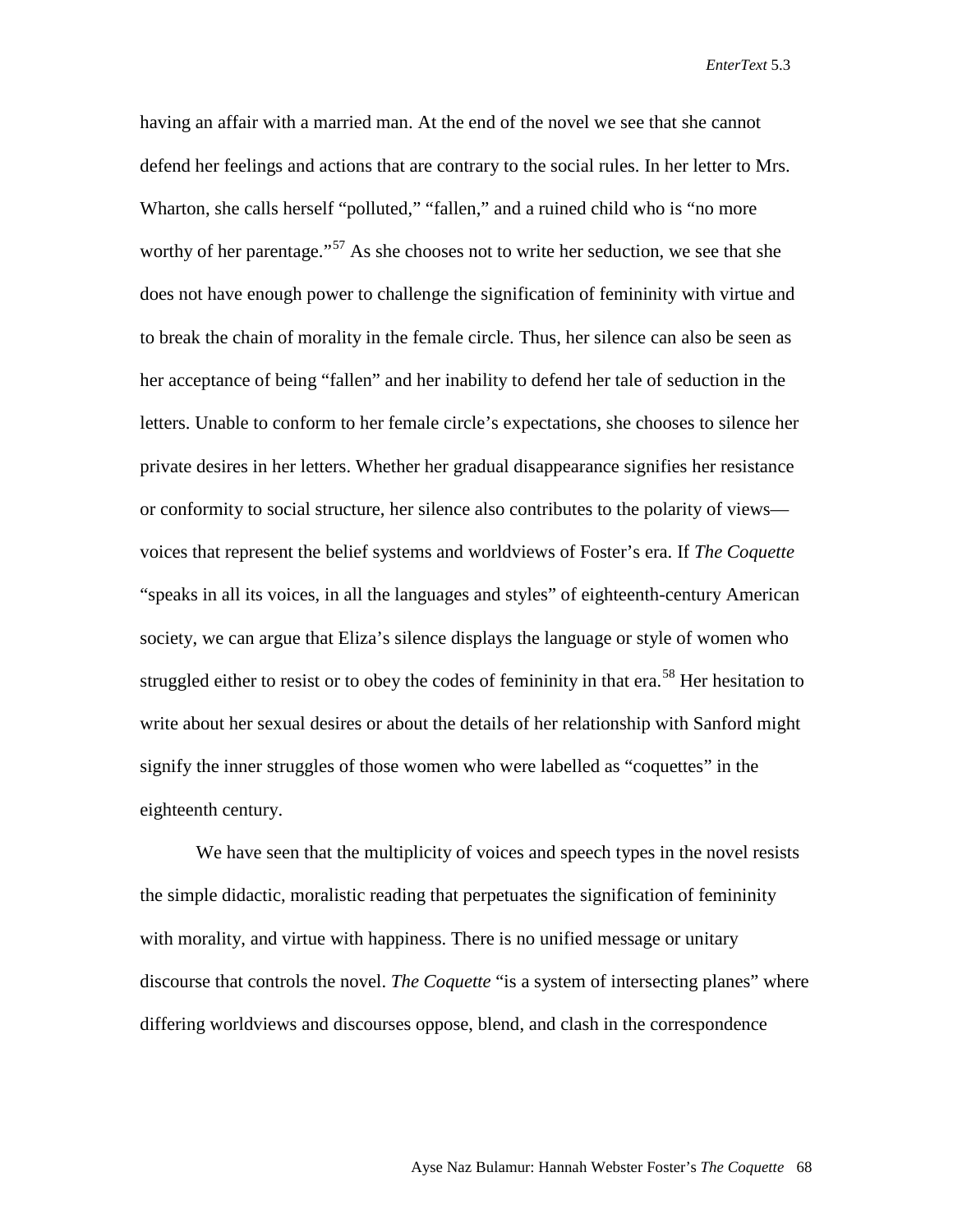between the characters.<sup>[59](#page-17-50)</sup> The question is where does Foster stand in this dialogic zone? Bakhtin writes:

The author (as creator of the novelistic whole) cannot be found at any one of the novel's language levels: he is to be found at the center of organization where all levels intersect. The different levels are to varying degrees distant from this authorial center.<sup>[60](#page-17-7)</sup>

He argues that the "author is in a dialogical relationship" with the characters.<sup>[61](#page-17-8)</sup> In other words, it is difficult to identify the author with one of the social speech types, languages, or points of view in the novel. We cannot identify a character as the spokesperson of the author's ideological standpoint. Instead the author can be "found at the center of" heteroglossia where different outlooks, ideologies, and voices about women's roles in society intersect. We can argue that it is impossible to associate Foster either with "the general voice" that encourages women to ensure virtue both in the home and in the nation or with Eliza's resistance to that voice. Through the "language zone" of the characters, Foster offers differing conceptions of marriage, virtue, and desire in the eighteenth century but refuses to be associated with one, unified, single worldview. In "An Assault on the Will," Kristie Hamilton also points out the lack of authoritarian author-figure in the novel:

Because the form Foster chooses foregrounds the reactions of multiple voices in the community to events, it offers a dialectical analysis of Eliza's fall that refuses the tidy resolution possible when a third person narrator authoritatively pronounces judgment.  $62$ 

As Hamilton points out, the letter format contributes to the "dialogy" in the novel. The omniscient authorial voice dissolves in the characters' correspondence that represents a polyphony of voices in Foster's era.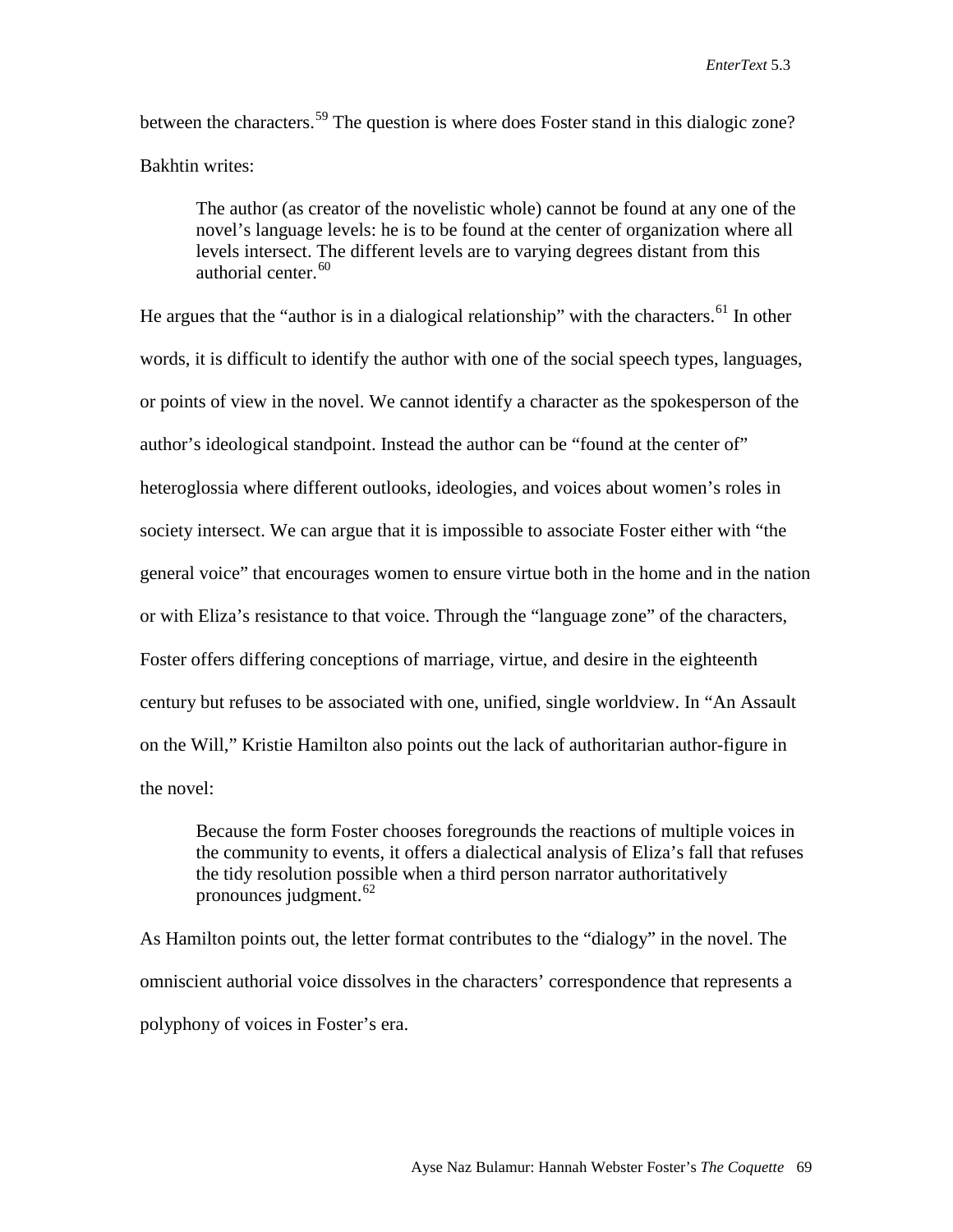Ultimately, Hannah Webster Foster's *The Coquette* resists the simple reading of the novel as poetic justice that grants happiness to the virtuous, and punishes those who deviate from social expectations by breaking the chains of femininity. Although Julia, Lucy, and Mrs. Richman's letters can be taken as moral lectures on republican ideals that associate women with chastity, purity and domesticity, correspondence between the characters disrupts the one-sided, monological reading of the novel as a sugar-coated pill that instructs the women readers to conform to the society's expectations. From Bakhtin's point of view, *The Coquette* can be seen a "dialogical contact" zone where "a system of languages... mutually and ideologically interanimate each other."<sup>[63](#page-17-51)</sup> The discourse of the spokeswomen of patriarchy is one among multiple social speech types in the novel. Their preaching on marriage and morality becomes problematic as we witness how virtuous women such as Nancy and Mrs. Richman also suffer due to loveless marriages or loss of babies. Julia's and Lucy's attempts to transmit patriarchal power, the limitations of that ideology seen through Nancy's and Mrs. Richman's unhappy domestic lives, and Eliza's resistance to that ideology, constitute the heteroglossia in the novel where differing worldviews coexist. As we witness the characters in communication with each other, we see how Foster displays multiple voices and points of view on women's position in eighteenth-century American society.

## **Notes**

<sup>&</sup>lt;sup>1</sup> Hannah Webster Foster, *The Coquette* (New York: Oxford University Press, 1957) 121. Subsequent references are to this edition. See also *The Coquette; or, the History of Eliza Wharton; a Novel; Founded on Fact. By a Lady of Massachusetts.[Hannah Webster Foster], Boston, 1797* at http://digital.library.upenn.edu/women/foster/coquette/coquette.html

 $2^2$  Cathy N. Davidson, "Flirting with Destiny: Ambivalence and Form in the Early American Sentimental Novel" (*Studies in American Fiction* 10, 1982), 28.<br><sup>3</sup> Mikhail Bakhtin, "From the Prehistory of Novelistic Discourse," trans. Caryl Emerson and Michael

Holquist, in *The Dialogic Imagination: Four Essays by M. M. Bakhtin*, ed. Michael Holquist (Austin: University of Texas Press, 1981) 46.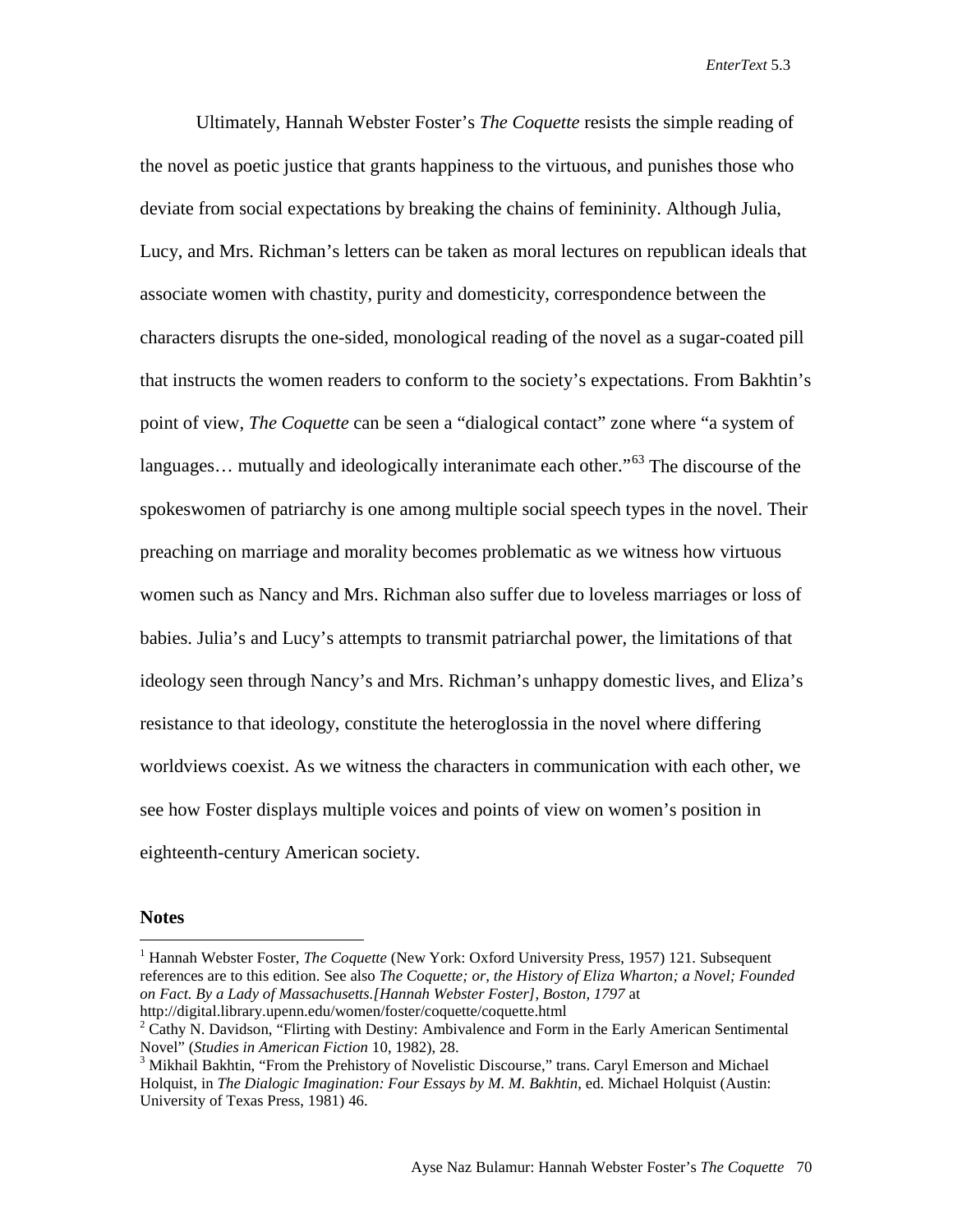<sup>4</sup> Julia A. Stern, *The Plight of Feeling* (Chicago: University of Chicago Press, 1997), 151.<br><sup>5</sup> Bakhtin, "From the Prehistory of Novelistic Discourse," 49.<br><sup>6</sup> Ibid., 47-48.<br><sup>7</sup> Ibid., 49.<br><sup>8</sup> Mikhail Bakhtin, "Discour *Imagination: Four Essays by M. M. Bakhtin*, ed. Michael Holquist (Austin: University of Texas Press, 1981), 262.<br><sup>9</sup> John Paul Tassoni, "'I can step out of myself a little:' Feminine Virtue and Female Friendship in Hannah

Foster's *The Coquette*" in Janet Doubler Ward and Joanna Stephens Mink, eds., *Communication and Women's Friendships: Parallels and Intersections in Literature and Life* (Ohio: Bowling Green State

University Popular Press, 1993), 50.<br><sup>10</sup> Tassoni, 99.<br><sup>11</sup> Ibid., 98.<br><sup>12</sup> Bakhtin, "From the Prehistory of Novelistic Discourse," 49.<br><sup>13</sup> Cathy Davidson, introduction to Hannah Webster Foster, *The Coquette* (New York:

<sup>14</sup> Gareth Evans, "Rakes, Coquettes and Republican Patriarchs: Class, Gender, and Nation in Early American Sentimental Fiction" (*Canadian Review of American Studies* 25, 1995), 7.<br><sup>15</sup> Foster, 24.<br><sup>16</sup> Ibid., 25.<br><sup>17</sup> Ibid., 133.<br><sup>18</sup> Ibid., 132.<br><sup>19</sup> Ibid., 133.

<sup>20</sup> Cathy Davidson, *Revolution and the Word: The Rise of the Novel in America* (New York: Oxford

University Press, 1986) 142.<br>
<sup>21</sup> Foster, 141-142.<br>
<sup>22</sup> Stern, 120.<br>
<sup>23</sup> Michel Foucault, *The Foucault Reader*, ed. Paul Rabinow (New York: Pantheon Books, 1984), 174.<br>
<sup>23</sup> Ibid., 143.<br>
<sup>25</sup> Ibid.<br>
<sup>26</sup> Ibid.<br>
<sup>29</sup> C The Coquette and The Boarding School" (Early American Literature 27, 1992), 193.<br><sup>30</sup> Foster, 145.<br><sup>31</sup> Ibid., 143.<br><sup>32</sup> Ibid., 163.<br><sup>33</sup> Ibid., 162.<br><sup>34</sup> Ibid., 167-168.<br><sup>35</sup> Davidson, introduction, xx.<br><sup>37</sup> Bakhtin, "Fro

<span id="page-16-0"></span>

<span id="page-16-1"></span>

<sup>39</sup> Davidson, introduction, xiii.<br>
<sup>40</sup> Foster, 97.<br>
<sup>41</sup> Ibid., 6.<br>
<sup>42</sup> Ibid., 8.<br>
<sup>43</sup> Ibid., 30.<br>
<sup>44</sup> Ibid., 50.<br>
<sup>45</sup> Ibid., 30.<br>
<sup>46</sup> Elizabeth Dill. "A Mob of Lusty Villagers: Operations of Domestic Desires in Ha *The Coquette*" (*Eighteenth-Century Fiction* 15, 2003), 267.<br><sup>47</sup> Dill, 267.<br><sup>48</sup> Foster, 145.